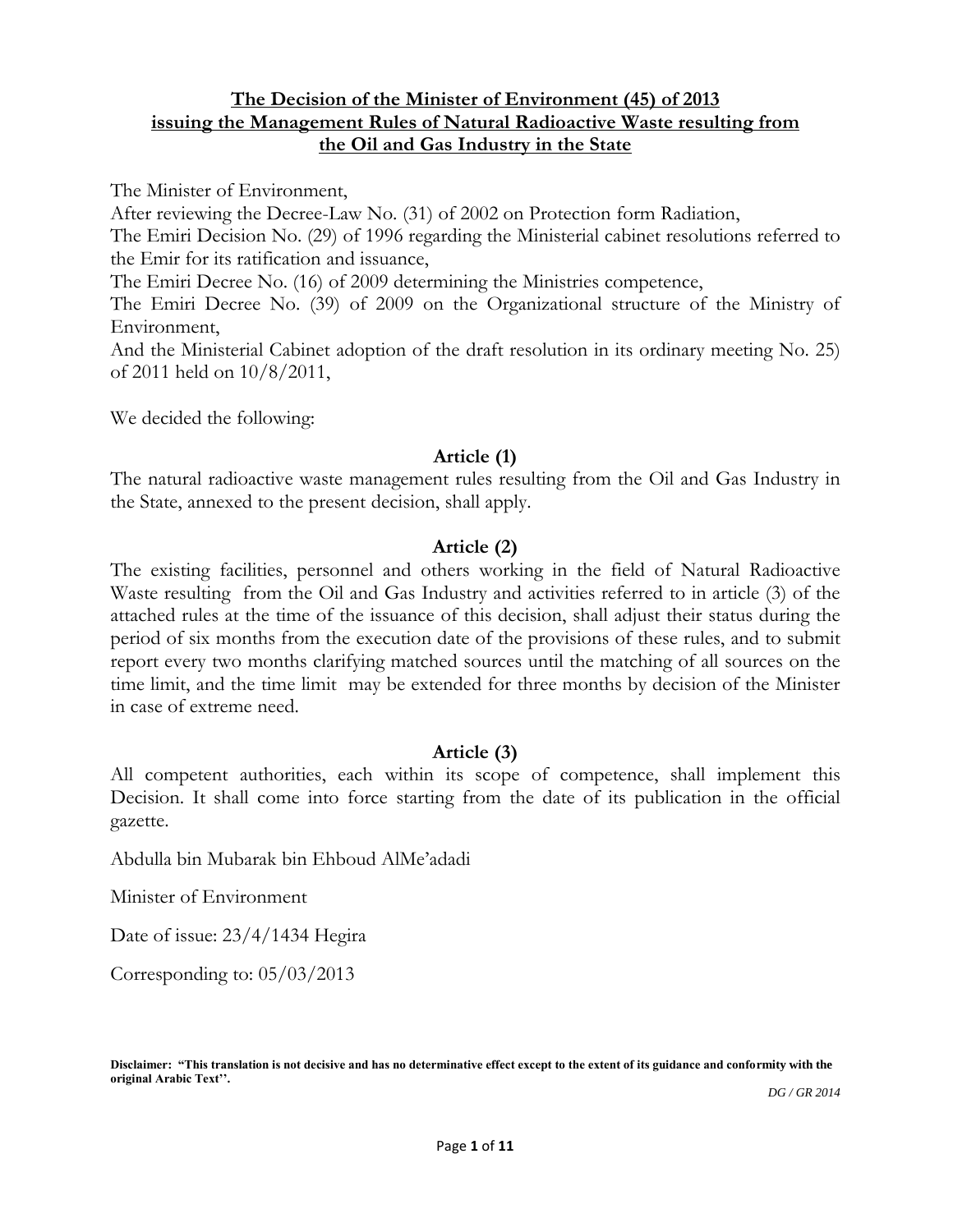# **Management Rules of Natural Radioactive Waste resulting from the Oil and Gas Industry in the State**

# **Article (1) Definitions**

In implementing the provisions of these rules, the following words and expressions shall have the meanings set forth to each of them unless the context requires otherwise:

**Natural Radioactive Substances:** Substances where the radioactive nuclides grow as a result of human activity.

**Practice:** Human activity leading to the introduction of sources or routes of exposure or increasing people's exposure to radiation.

**Produced Water:** The water flowing out from the well, which is contaminated with Radium radioisotope dissolved in water and upcoming to the surface.

**Mud:** The accumulation of solid substances contaminated with natural radioactive substances, heavy hydrocarbon, strongly associated emulsions, sand, and few of the erosion of drilling equipment into isolation containers, equipment at the wellhead, reservoirs and others.

**Solid scaly residues:** Solids contaminated with natural radioactive substances, most notably Radium radioisotope in the oil industry, lead-210 and polonium-210 in the gas industry, which are deposited on the inner surfaces of the lower slot of the pipeline inside the well and ground-based equipments, production equipments and oil and gas pipelines.

**Decontamination:** Reducing and complete disposal of radioactive material from the surfaces of equipment, people and the environment.

**Exposure:** The reaction of ionizing radiation with substances or human and may have resulted from a source outside the body (external exposure), or the result of the arrival of radioactive substance into the body (internal exposure).

**Radioactive waste:** Natural radioactive waste containing radioactive nuclides with concentration greater than the concentration determined by the competent licenser authority, and may be stored or kept for the purpose of its limited emission into the surrounding environment.

**Objects superficially contaminated:** Each solid object not itself radioactive, but bear a radioactive substance well distributed on its surface, and such object could be one of the two categories:

**Disclaimer: "This translation is not decisive and has no determinative effect except to the extent of its guidance and conformity with the original Arabic Text''.**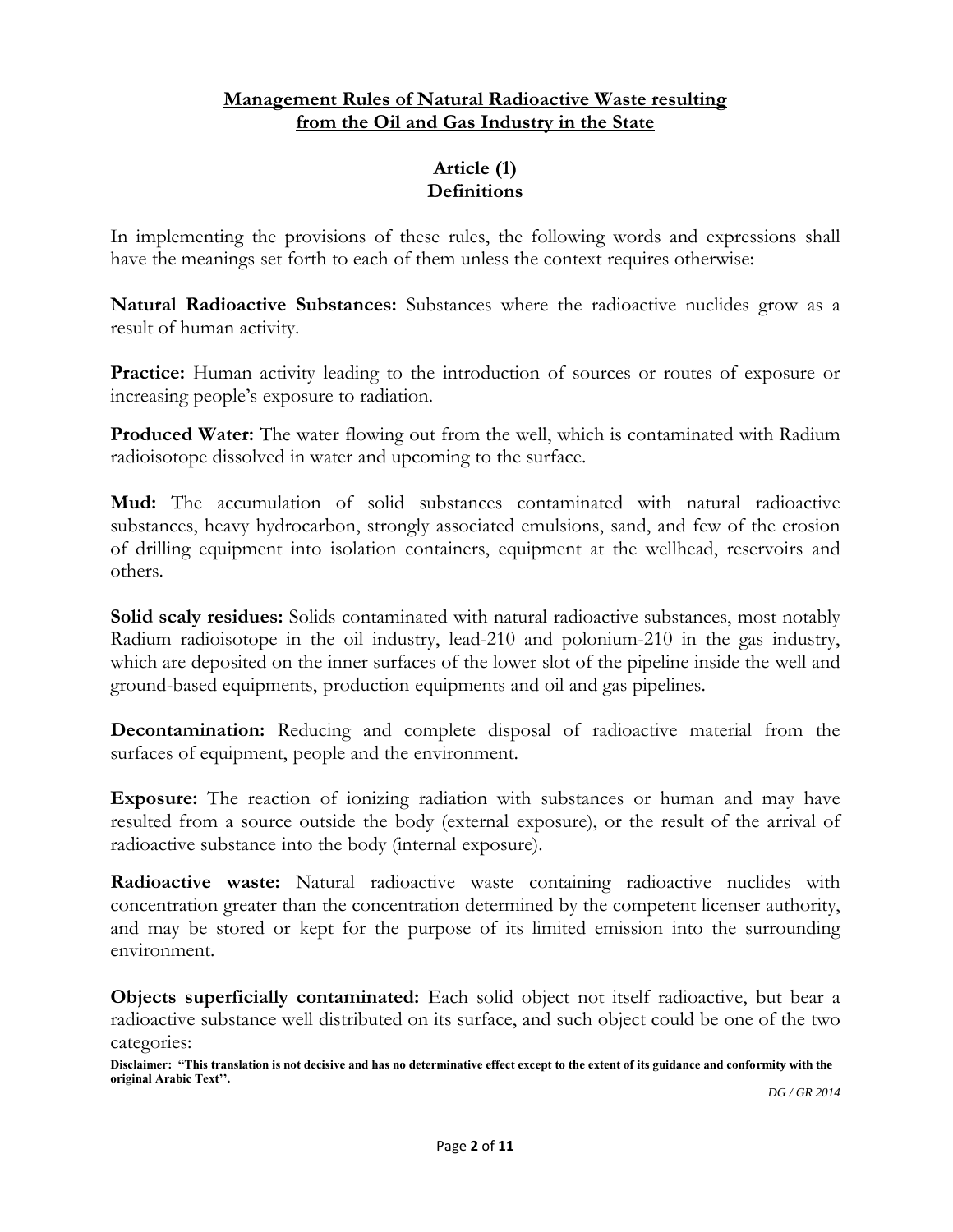**A-class I:** Solid object characterized non permanent contamination (contamination which can be transmitted automatically or it can be removed easily from the contaminated surface during transport in normal circumstances) on an accessible surface, distributed over 300 cm2 (or all the area of the surface if less than 300 cm2) not exceeding (3.7) Becquerel /cm 2 for gamma rays emitters and beta particles and low toxicity alpha emitters, or (0.37) Becquerel /cm2 for all other alpha emitters.

**B-class II:** Solid object exceeds the permanent and non permanent contamination on its surface boundary defined for object superficially contaminated, where non permanent contamination on the accessible surface, distributed over 300 cm2 (or all the area of the surface if less than 300 cm2) not exceeding 400 Becquerel /cm2 for gamma rays emitters and beta particles and low toxicity alpha emitters, or 40 Becquerel/cm2 for all other alpha emitters.

**Radiation surveillance:** The process of radiation measurement for the purpose of evaluation or domination on the substance emitting radiation.

**Transportation:** All operations and conditions associated with or contributing to the movement of radioactive substances, including packaging design and manufacturing, maintenance and repair, in addition to radioactive substances preparation or packages and its expedition, loading, carriage and storage in the crossing discharge and reception final stage.

**Vessel:** Any means for maritime carriage or ship specified for the carriage of merchandise in internal water courses.

**Vehicle:** Land transport means including agricultural tractors and trailers and railcars, each locomotive is considered a vehicle in itself.

**Exclusive usage:** Usage restricted to one sender using a conveyance or big cargo container, where any related initial, intermediate and final unloading and downloading activities is not conducted, except in accordance with the instructions of the consignor or the consignee.

**Low specific radioactivity substances:** Substances of specific low radioactivity by nature or radioactive substances applying specific average radioactivity limits, but not taking into consideration the shielding substances surrounding the low specific radioactivity substance, when selecting medium quality effectiveness estimates.

Package: Radioactive substances with the packaging for the purpose of preparation for transport.

**Transportation index:** Number used to provide control over radiation exposure, ranging in value between 0-10 and showing the maximum value of the equivalent dose rate at a distance

**Disclaimer: "This translation is not decisive and has no determinative effect except to the extent of its guidance and conformity with the original Arabic Text''.**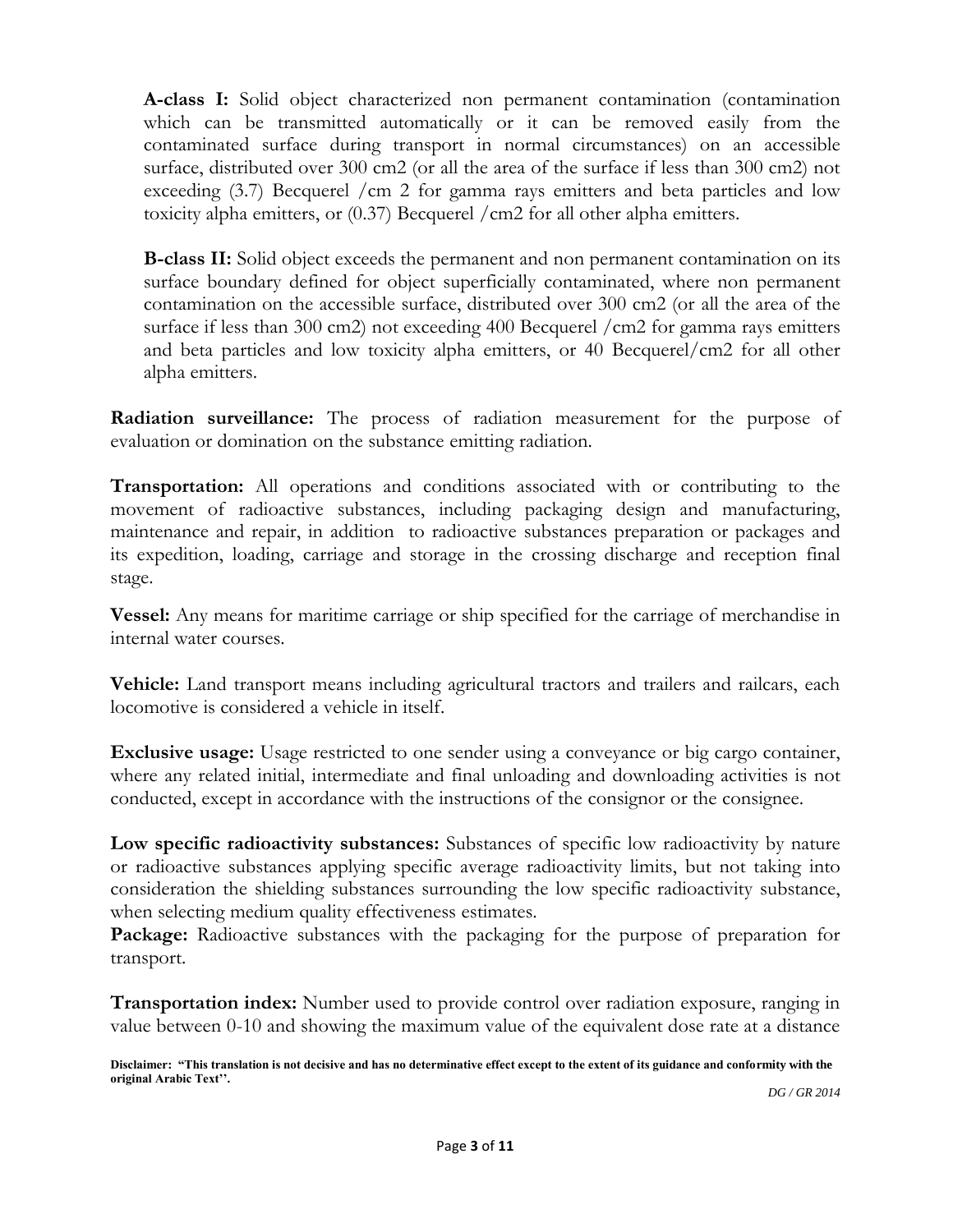(1 m) from the surface of the package, and wherever the transport index is higher, the dose rate is higher, and the index is placed on the transport warning sign.

**Preparation:** Operations set that convert radioactive waste into a suitable form for transport or storage or disposal, and may include waste transmutation into another form and reduce its volume and keep them into containers and provide additional casings.

**Disposal:** Put the radioactive waste into the allocated interment place with certain specifications to bury it definitely.

**Background radiation:** Radioactivity resulting from natural, cosmic and terrestrial radioactive sources.

**Equipment:** Materials and installations used in the oil and gas industry or activities referred to in article (3) of these rules like containers, pipes, tank trucks, and others.

# **Article (2) Objective**

These rules aim to protect workers during work into facilities where natural radioactive substances is concentrated in its equipment, also during decontamination and disposal of radioactive substances which can cause radiation exposure, external or internal, of radioactive substances by any means.

It also aims to protect human health and the environment from the inappropriate risks of exposure to ionized radiation resulting from natural radioactive substances, and identify key requirements and restrictions governing the management of wastes resulting from natural radioactive substances, and its dealer's functions.

## **Article (3) Scope of Application**

These rules apply to all those who deal with natural radioactive substances, or dispose of any of the sides stipulated in these rules, including the collection, transport, storage, and disposal of radioactive waste resulting from the oil and gas industry.

These provisions also apply to the management of radioactive waste resulting from mining activities and the production of phosphate fertilizers.

With the exception of radioactive substances in natural state (raw), such as geological formations or the dust concentrated without human interference.

**Disclaimer: "This translation is not decisive and has no determinative effect except to the extent of its guidance and conformity with the original Arabic Text''.**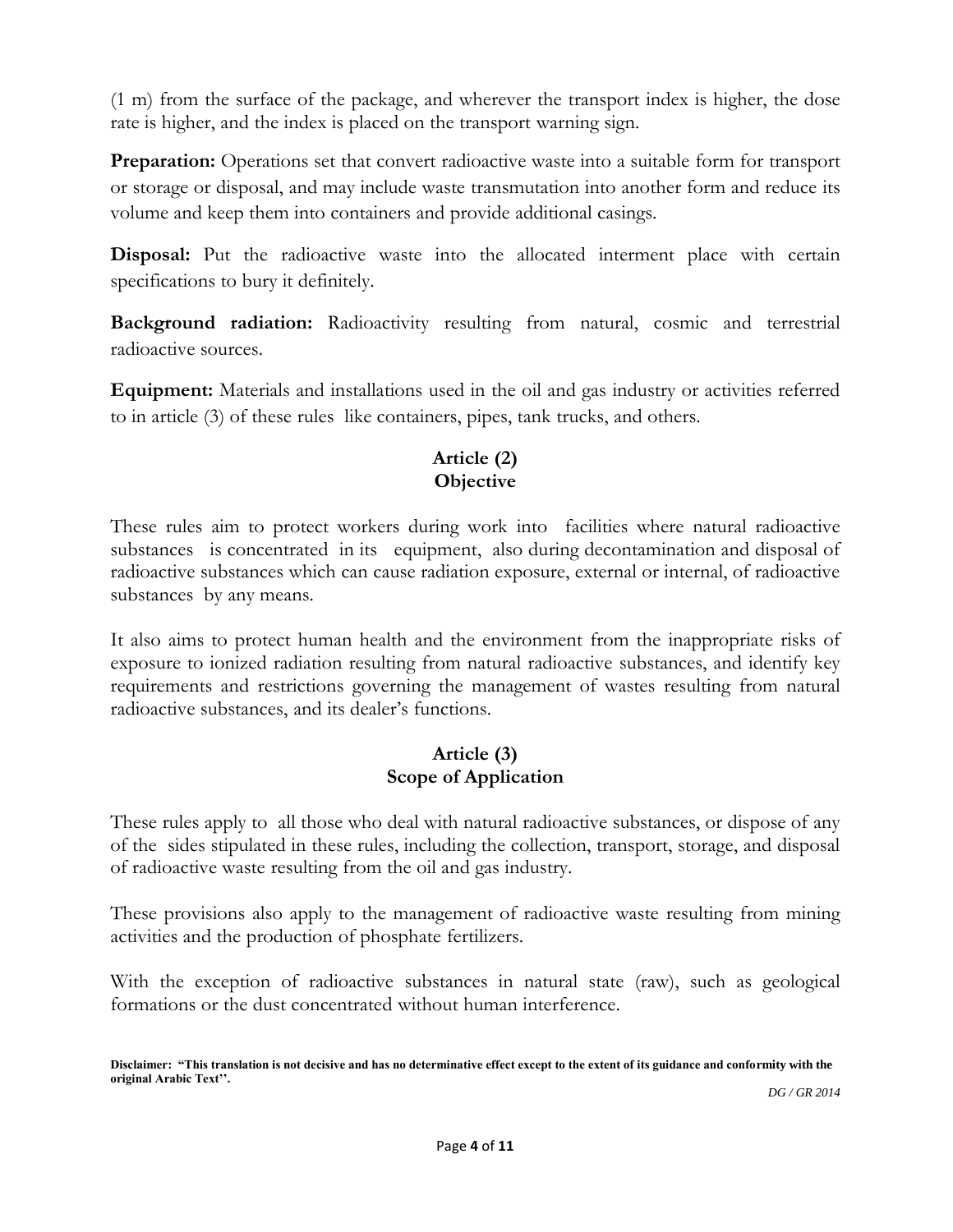### **Article (4) Generation of Radioactive Waste**

To generate radioactive waste, the procedures provided in these rules shall be followed, including the collection, transport, storage, decontamination, and disposal, once and for all and to be done under license from the Ministry of environment.

Anyone who generates radioactive substances is liable for any harm to human or damage to the environment resulting from its work.

## **Article (5) Exemptions**

Radioactive wastes, resulting from practices and subject to licensing and registration are exempted from the implementation of the provisions of the applicable regulations, if the radioactivity level of radioactive nuclides is less than the levels specified in annex (1) attached to the present rules.

If the radioactivity level of radioactive nuclides is above the level, it shall be considered radioactive pollutants and it shall be collected, transported, stored and disposed in accordance with these rules.

# **Article (6) Pollution Detection**

The equipments are considered contaminated with natural radioactive substances, if the radiation dose at the equipment surface is more than twice the radiation background in the State, and this during the radiometric survey routine at work or before turning off the equipment.

## **Article (7) Collection of Radioactive Waste**

At the time of collection of radioactive waste from oil and gas equipment that are in the form of mud or solid scaly residues or consumed contaminated equipment, the following shall be taken into consideration:

- 1. Delimit the work area putting a barrier around it, with written down radiation warning signs, in order to complete the work in a safe manner.
- 2. Provide containers or plastic bags to collect the protective clothing and contaminated waste when leaving the workplace.
- 3. Do not allow other than trained personnel to work in that area.
- 4. Cover the ground where contaminated equipment are placed with plastic material resistant to water leakage, and able to withstand the work without torn.

**Disclaimer: "This translation is not decisive and has no determinative effect except to the extent of its guidance and conformity with the original Arabic Text''.**  *DG / GR 2014*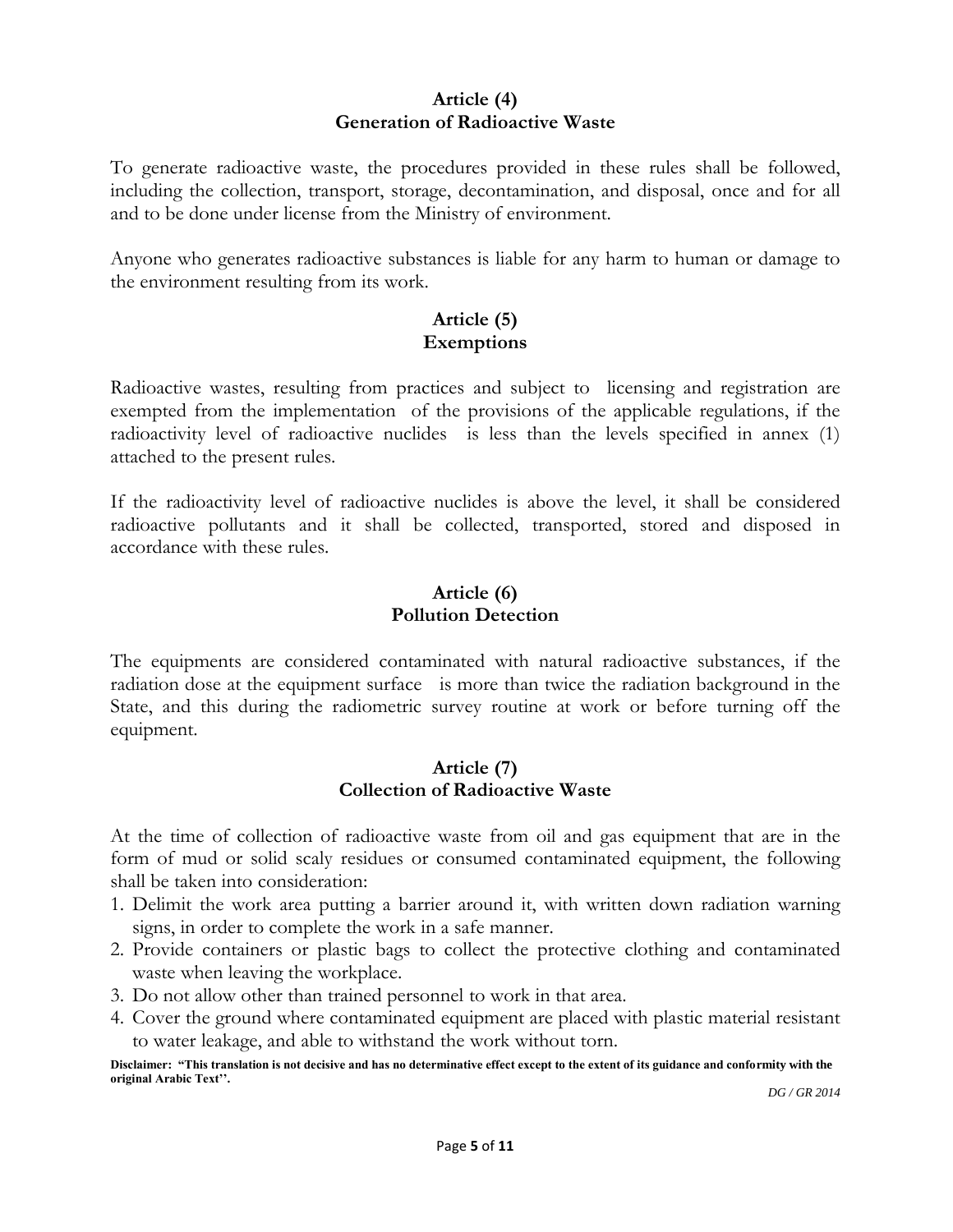- 5. Moisten a dry contaminant by water to prevent the generation of airborne radioactive substance, provided that to also moisten it periodically during the collection works.
- 6. Close the equipment slots internally contaminated by natural radioactive substances, by means of suitable plastics material.
- 7. Remove contaminated protective clothing after the completion of the collection works and before leaving the workplace, scans the plastic ground for radiation and decontaminate by ordinary cleaning, then lifting up the barrier and warning signs of radiation.

#### **Article (8) Containers of Substances Contaminated by Natural Radioactive Substances**

When contaminated substances collected are gathered in containers of radioactive waste, the following shall be considered:

- 1. The container must be in good condition, otherwise there are clear signs of no damage from the inside or from the outside, and be made from solid plastic material of the type that provides enough containment of radioactive waste during storage, and bear work ,safe loading and unloading.
- 2. Consist of materials that do not react with surface radioactive wastes, and to be able to resist to decomposition by UV rays, so as not to undermine the ability of the containers to keep them.
- 3. Affixed to them the radiation warning signs, and adhesives containing clear information about the radioactive substances, in terms of being, mud, or solid scaly residues, or scrap, and about, with an indication of the size and weight of wastes, the level of radioactivity per weight unit, and the site where the waste was generated, and any other information relevant to the origin.
- 4. To measure radioactive contamination on the surface of each container, if the superficial radioactivity emitted by beta particles and gamma rays is greater than 4 Becquerel/cm 2, the outer surface shall be washed by pressurized water, until the superficial radioactivity becomes less than 4 Becquerel/cm 2, and can also put the barrel into another barrel to reduce the superficial radioactivity.
- 5. To take samples of natural radioactive substances from each container and be measured by Gamma Spectroscopy Analysis device, if within the levels specified in attached annex (1), it can be thrown as industrial waste; otherwise it shall be transported to the storage places.

### **Article (9) Transport of Radioactive Waste**

1. To remove the limited quantities of radioactive substances, package or tanks or containers, with all transport requirements, the most important of these requirements is that the unstable superficial contamination does not exceed (0.4) Becquerel/cm 2 for beta

**Disclaimer: "This translation is not decisive and has no determinative effect except to the extent of its guidance and conformity with the original Arabic Text''.**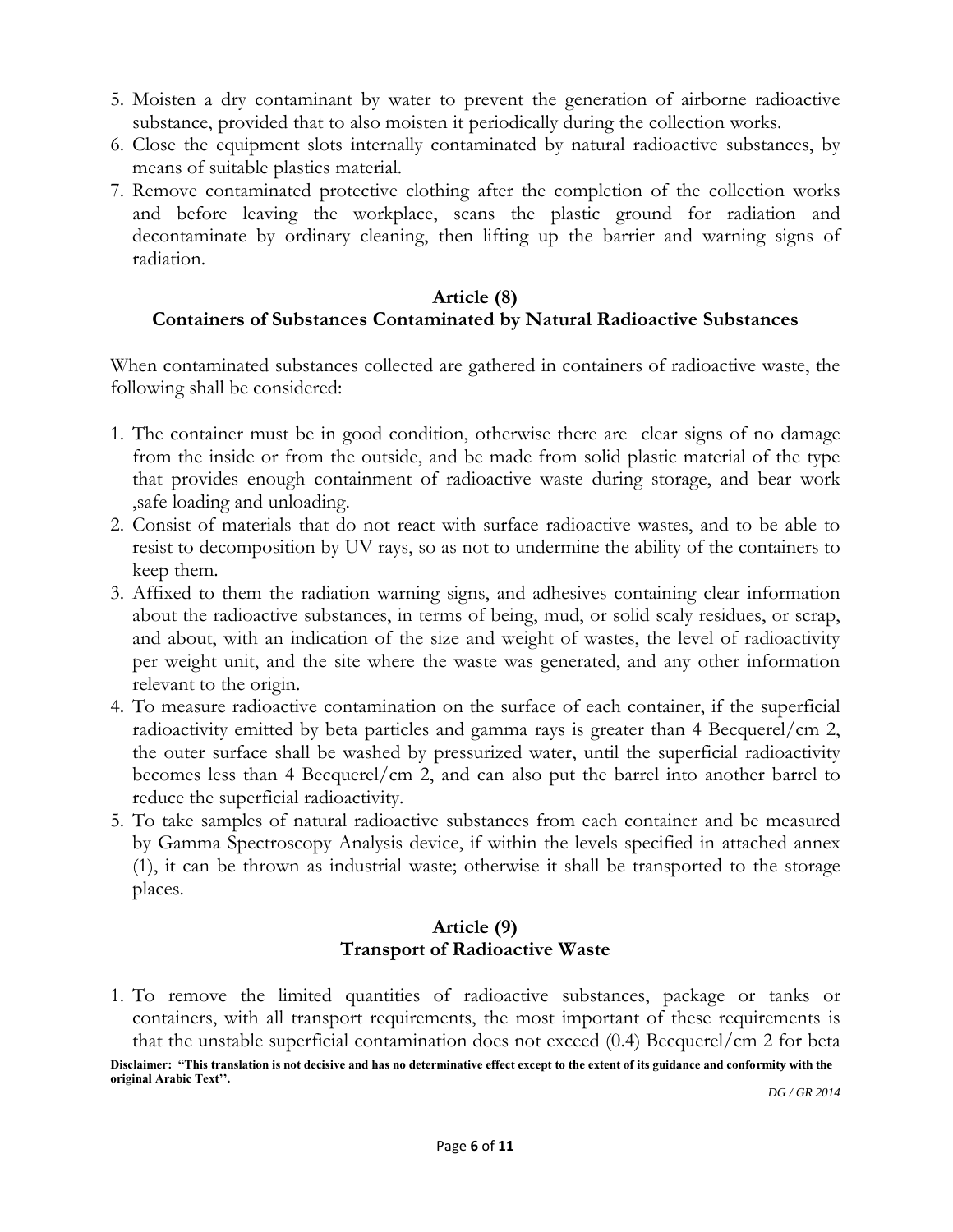particles or gamma rays emitters, and low-lying toxic alpha particles and (0.04) Becquerel/cm 2 for all alpha particles emitters, the level of radioactivity does not exceed the package surface, (5) Micro Seifert /hour.

- 2. Pipe's end shall be packed to prevent the spread of contaminated radioactive substances, if the pipes are large enough, such as valves, pumps, packaging shall be fully, while taking all necessary precautions to the non proliferation of pollutants by using of closed flanges.
- 3. The relatively large quantities of solid pollutants resulting from sediment mud or solid scaly residues shall be transferred in tanks and separation containers, big decontaminated substances such as substances with low specific radioactivity in barrels or tanks according to industrial parcels. No other substances shall be transported in the vehicle transporting substances or equipment contaminated with natural radioactive substances.
- 4. When transporting natural radioactive substances in the sea, a suitable container specific for transport shall be used, where no leakage or spillage of pollutants are secured.
- 5. The licensee, when transporting in any vehicle, shall put a detailed written transport plan that includes steps to be taken under a State of emergency, provided that the plan is submitted to the Ministry of Environment for approval.
- 6. To transfer the components such as valves and non-radioactive pipes, if the surface is contaminated, such as surface polluted objects, depending on the level of the permanent and non permanent surface contamination emitting of beta and alpha particles.
- 7. Transportation index shall be designated on each barrel, by measuring equivalent radiation dose (Micro Seifert/hour) at 1 meter from the surface of the barrel, divided by 10. As well as measuring the equivalent radiation dose on the surface of the barrel directly to choose the appropriate warning sign to be attached to the barrel.
- 8. To transport the natural radioactive substances or contaminated with these substances, in an exclusive-use vehicles.
- 9. Boats used to transport substances or contaminated equipment from offshore platforms, shall use standard marked containers. Contaminated substances that cannot be stored in standard containers shall be protected in a controlled manner to ensure no leak or spill of radioactive substances during transport.
- 10. Before sending the natural radioactive substances, the receiving party shall be notified.
- 11. Vessel shall be provided with radioactive warning signs, transportation, guide and other specific stickers for transport, as a statement of the transferred substances shall include the following:
	- A. Description of natural radioactive substances (contaminated equipment, and solid scaly residues, mud, waste, and others).
	- B. Size/quantity of transported radioactive substances.
	- C. Transport method.
	- D. Destination.
	- E. Facility where the radioactive waste was collected from.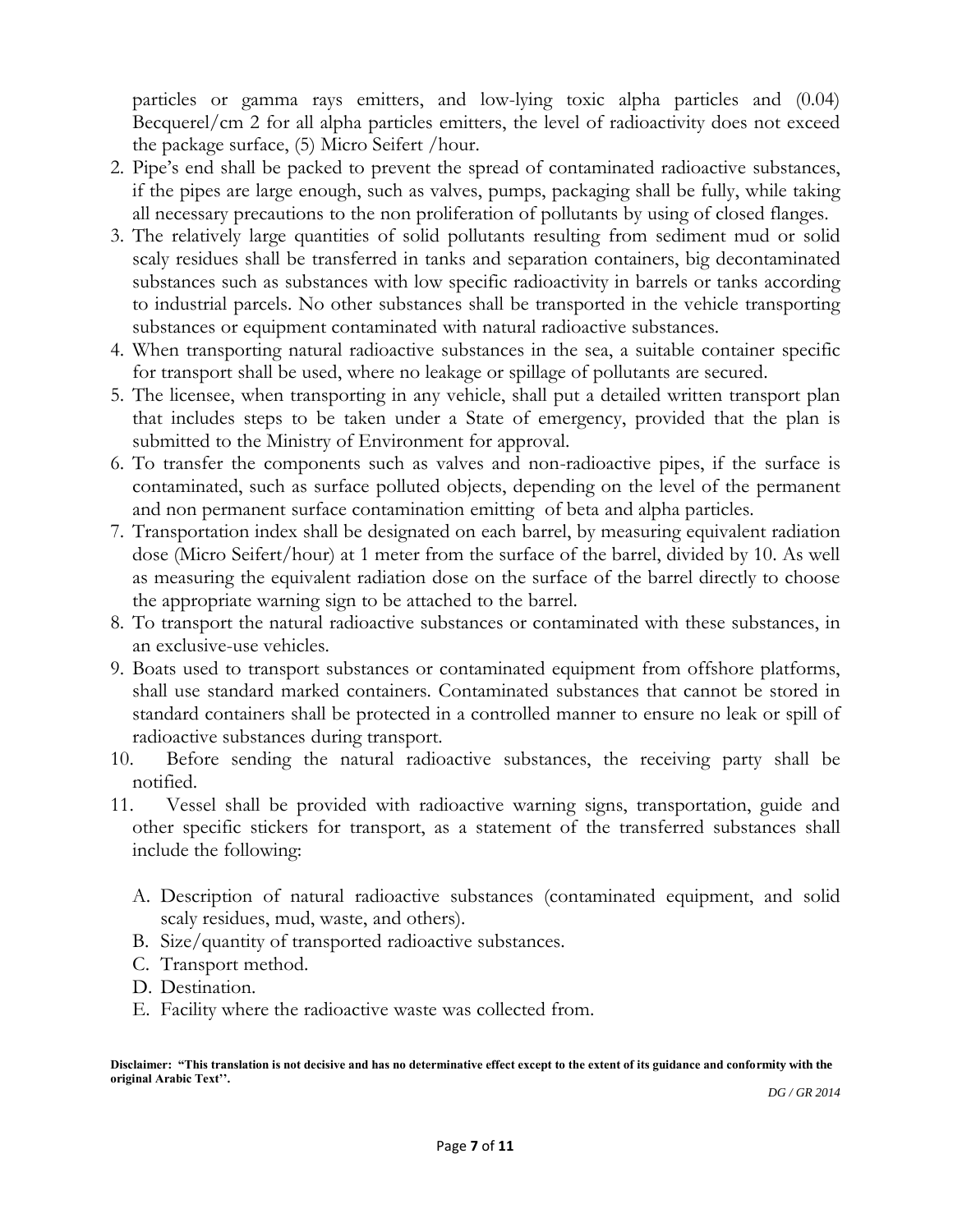# **Article (10) Temporarily Radioactive Waste Storage**

Natural radioactive substances shall be temporarily stored until final disposal in storage places, taking into consideration the following:

- 1. Not to be close to residential areas and corrosion substances and explosive or flammable substances.
- 2. To be built of brick or concrete, and large metal containers can be used for storage, with sufficient capacity to contain the radioactive waste and shall be surrounded by a barrier not less then 2 meters breadth representing the supervision area, with warning signs of radiation on the barrier.
- 3. To be stored in a ground covered with a piece of plastic, resistant to water leakage and able to withstand the works without torn.
- 4. To be equipped with ventilation devices with special filters not for the purpose of gathering radon.
- 5. To be equipped with fire protection equipment and radiation emergency equipment.
- 6. Holding a record that refers to the list of containers, date of storage and radioactivity of radioactive substances. The log shall be outside the store and nearby.
- 7. The radiation dose within the store (supervision area) shall not exceed 7.5 Micro Seifert/hour and beyond (supervision area) 2.5 Micro Seifert /hour.
- 8. Areas where radioactive containers of radioactive waste are stored shall be monitored regularly to detect signs of leakage from the containers and register the monitoring processes.

## **Article (11) Decontamination of Solid Scaly Residues from Equipment**

Specialists shall remove the contamination from equipment contaminated with natural radioactive substances. The appropriate method to be chosen depends on several factors including:

- 1. Provided means of action.
- 2. The cost value of such operations.
- 3. The value of the equipment subject to cleaning.

All necessary precautions and measures shall be taken to protect workers from radiation when conducting this business. And radioactive contaminants are removed from the equipment by one of the methods specified in annex (2) attached to these rules, with priority to a pressurized water in a closed circuit, and ventilated filters related to contain radioactive substances.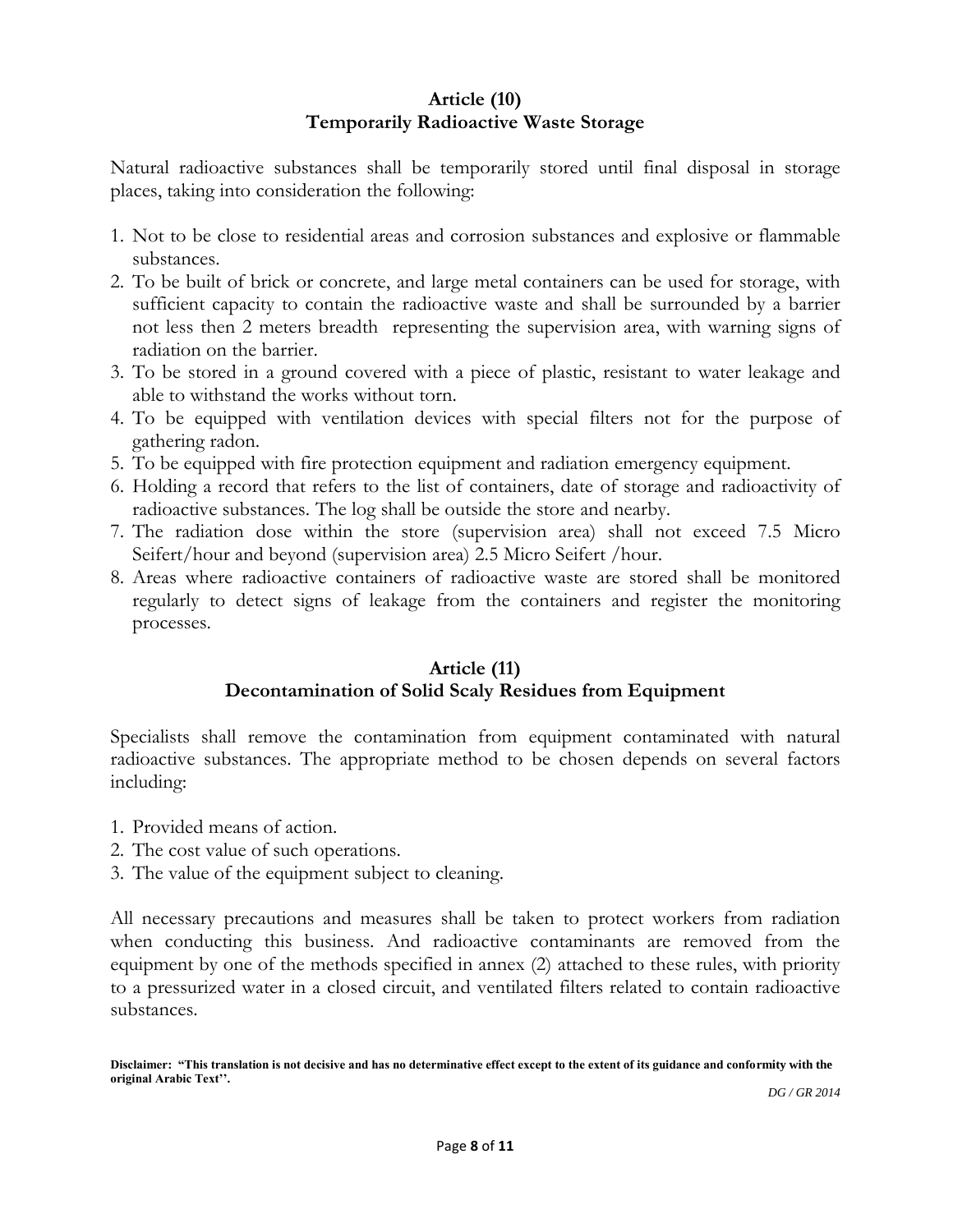### **Article (12)**

### **Disposal of Waste Containing Natural Radioactive Substances**

- 1. Waste that contains natural radioactive substances shall be prepared before final disposal, to be more convenient.
- 2. The licensee shall dispose of waste containing natural radioactive substances, in accordance with the laws and regulations in force so as not to lead to exposure of workers and the public to radiation or pollution of natural resources such as groundwater or soil contamination that could become in the future residential or agricultural areas, if it is at the moment faraway or uninhabited.
- 3. To determine the primary selection criteria for disposal sites that contain natural radioactive substances based on the following:
	- A. Risks.
	- B. Technical feasibility.
	- C. Cost.
	- D. General acceptance by the public, and not contrary to the provisions of the law and these rules.
- 4. Disposal of waste containing natural radioactive waste shall be in accordance with the method set out in annex (3) attached to these rules.

**Disclaimer: "This translation is not decisive and has no determinative effect except to the extent of its guidance and conformity with the original Arabic Text''.**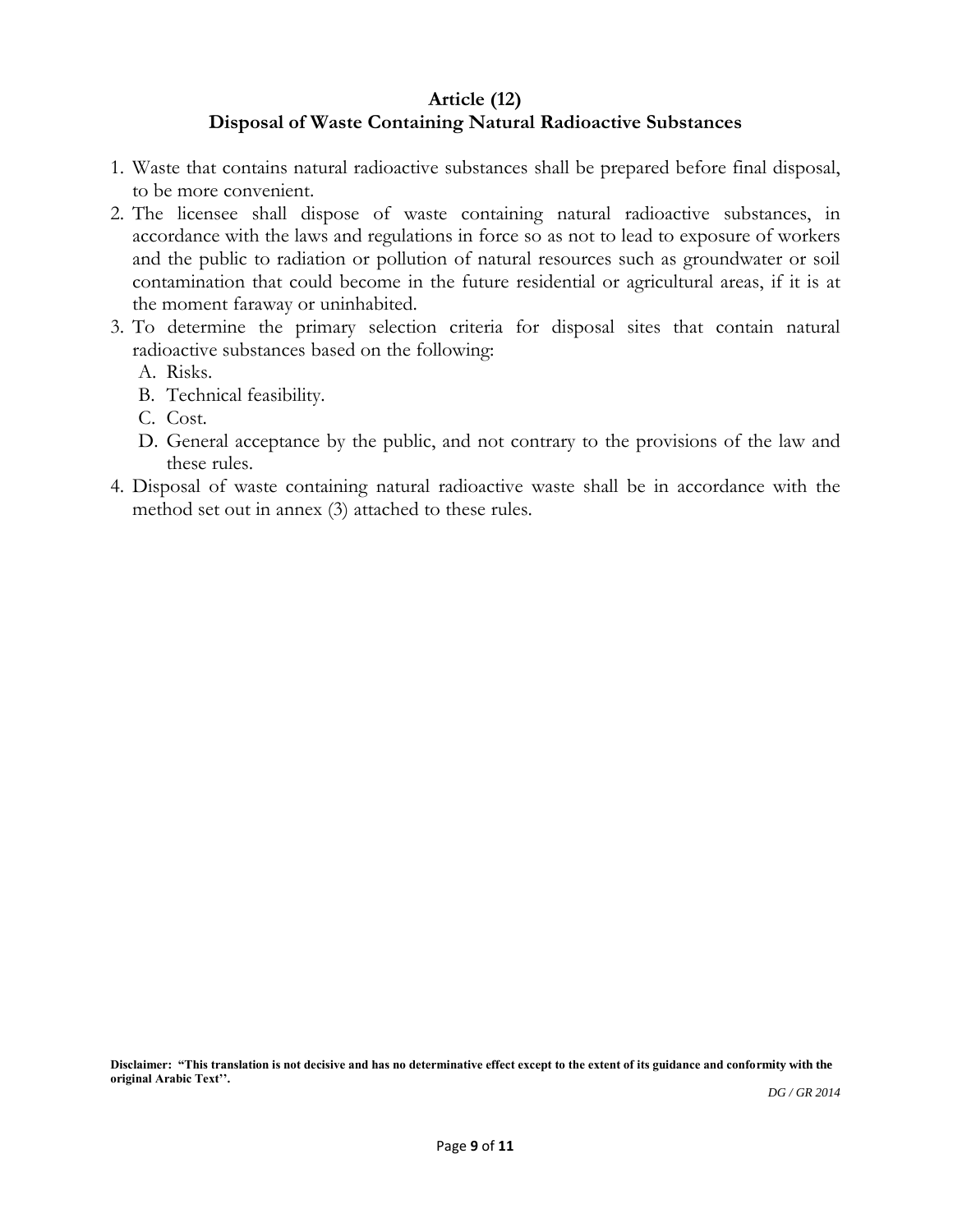## **Annex (1)**

# **Levels of Exemption for Substances and Equipments Contaminated with Natural Radioactive Substances (NORM)**

| Contaminated                                         | Level                                                                                                                                                                                                                                                                                                                                                                                                                                                                                                                                                  |
|------------------------------------------------------|--------------------------------------------------------------------------------------------------------------------------------------------------------------------------------------------------------------------------------------------------------------------------------------------------------------------------------------------------------------------------------------------------------------------------------------------------------------------------------------------------------------------------------------------------------|
| Area                                                 |                                                                                                                                                                                                                                                                                                                                                                                                                                                                                                                                                        |
| Equipments                                           | The radioactive contaminations from alpha particles emitters do not exceed<br>(0.37 Becquerel/cm2 for alpha emitters and 3.7 Becquerel/cm2 for beta<br>emitters) or the radioactive dosage do not exceed 0.5 Micro Seifert/hour<br>including background radiation at any point can be accessed.                                                                                                                                                                                                                                                        |
| Contaminated soil<br>and mud (sludge)                | Exemption levels of soil contaminated by mud of natural radioactive substance<br>as Ra 226 or Ra 228 less than 0.185 (picocurie / gram) for soil in 15 cm depth<br>or 5.55 Becquerel for soil in depth of more than 15 cm on a space of 100m2<br>above the level of natural background, or the read of portable devices 0.25<br>Micro Seifert/hour above the level of natural background.                                                                                                                                                              |
| Solid scaly<br>residues (SCALE)<br>in oil equipments | The radioactivity of isotopes Ra 226 or Ra 228 does not exceed 1.1<br>Becquerel/gram in oil equipments.                                                                                                                                                                                                                                                                                                                                                                                                                                                |
| Solid scaly<br>residues in gas<br>equipments         | The radioactivity of isotopes Pb 210 or Po 210 does not exceed 0.2<br>Becquerel/gram in gas equipments.                                                                                                                                                                                                                                                                                                                                                                                                                                                |
| Produced water                                       | Radioactive contaminated water can be thrown directly into the environment if:<br>1. The concentration of alpha particles emitters at the point of throwing does<br>not exceed 1.2 Becquerel/liter, and the thrown radioactivity for four successive<br>weeks does not exceed 20 Kilo Becquerel<br>2. The concentration of beta and gamma particles emitters does not exceed 50<br>Becquerel/liter at the point of throwing, and does not exceed 1.2, and the<br>thrown radioactivity for four successive weeks does not exceed 1000 Kilo<br>Becquerel |
| Polluting gases                                      | The concentration exempted totally of disposal of radioactive gases and<br>obstacles to the air does not exceed 50 Becquerel/m3 for alpha particles<br>emitters and does not exceed 5 Becquerel/m3 for beta and gamma particles<br>emitters.                                                                                                                                                                                                                                                                                                           |

**Disclaimer: "This translation is not decisive and has no determinative effect except to the extent of its guidance and conformity with the original Arabic Text''.**